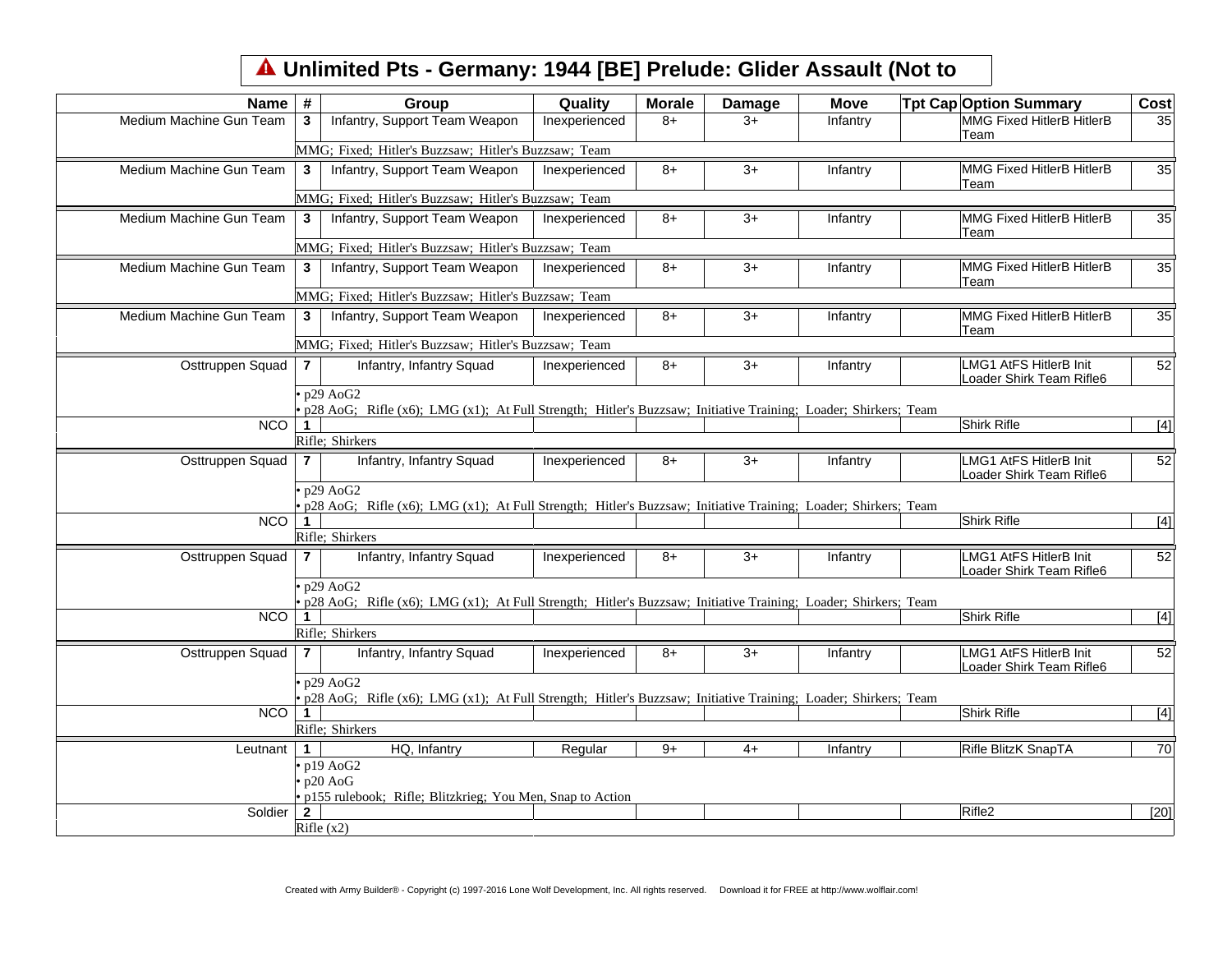| Name l                                                                                                                          |                  | Group             | Quality       | <b>Morale</b> | <b>Damage</b> | <b>Move</b> | <b>Tot Cap Option Summary</b> | Cost            |
|---------------------------------------------------------------------------------------------------------------------------------|------------------|-------------------|---------------|---------------|---------------|-------------|-------------------------------|-----------------|
| 88mm Flak 36 Dual Purpose AA/AT                                                                                                 |                  | Anti-Aircraft Gun | Inexperienced | 8+            | 3+            | Fixed       | <b>SHATG Fixed Flak GunSh</b> | 128             |
| Gun '                                                                                                                           |                  |                   |               |               |               |             | HE(3") HE(3") How             |                 |
|                                                                                                                                 |                  |                   |               |               |               |             | Indirect Team Fixed           |                 |
|                                                                                                                                 | $\cdot$ p41 AoG2 |                   |               |               |               |             |                               |                 |
|                                                                                                                                 | $\cdot$ p38 AoG  |                   |               |               |               |             |                               |                 |
| • p160 rulebook; Super-Heavy Anti-Tank Gun; Fixed; Flak; Gun Shield; HE (3"); HE (3"); Howitzer; Indirect Fire; Team; Versatile |                  |                   |               |               |               |             |                               |                 |
|                                                                                                                                 |                  |                   |               |               |               |             | Tatal Caatul                  | EO <sub>4</sub> |

**Total Cost: 581**

| <b>Option Footnotes</b> |                                                                                                                      |  |  |  |  |
|-------------------------|----------------------------------------------------------------------------------------------------------------------|--|--|--|--|
|                         | <b>Special Rules</b>                                                                                                 |  |  |  |  |
| 2nd Lt                  | $\cdot$ +1 Morale bonus to 6"                                                                                        |  |  |  |  |
|                         | • 1 extra order                                                                                                      |  |  |  |  |
|                         | • If in a vehicle then bonus only applies to Officer unit, the vehicle and any other unit transported in the vehicle |  |  |  |  |
|                         | (p82 rulebook)                                                                                                       |  |  |  |  |
| At Full Strength        | • Applies to Infantry Squad of at least 10 soldiers                                                                  |  |  |  |  |
|                         | • If no casualties taken then may reroll Order tests                                                                 |  |  |  |  |
|                         | (p41 rulebook)                                                                                                       |  |  |  |  |
| Blitzkrieg              | · German officers take an additional order dice if using You Men Snap To Action                                      |  |  |  |  |
|                         | (p17 A <sub>0</sub> G <sub>2</sub> )                                                                                 |  |  |  |  |
| Fixed                   | • When ordered to Fire can only engage targets in Front arc                                                          |  |  |  |  |
|                         | • If ordered to Advance can rotate to fire in any direction at -1 hit penalty                                        |  |  |  |  |
|                         | • If ordered to Run then can move 12"                                                                                |  |  |  |  |
|                         | $(p66-67 \text{ rulebook})$                                                                                          |  |  |  |  |
| Flak                    | • May fire Flak if not Down, fire Flak regardless if the firing unit has already been given an Order or fired.       |  |  |  |  |
|                         | · Firing flak does not require an Order, vehicle does not count as Open Topped if firing Flak                        |  |  |  |  |
|                         | • LoS ignored.                                                                                                       |  |  |  |  |
|                         | · Lose Hidden if fire Flak.                                                                                          |  |  |  |  |
|                         | • Test not to fire against friendly aircraft (2+ for Veteran, 3+ Regular, 4+ Inexperienced).                         |  |  |  |  |
|                         | • 5+ to hit aircraft, only pins apply as modifiers.                                                                  |  |  |  |  |
|                         | • If hit by HE weapon then calculate hits the same as for hits against a building.                                   |  |  |  |  |
|                         | • 3+ hits destroys aircraft.                                                                                         |  |  |  |  |
|                         | $(p86 - 87$ rulebook)                                                                                                |  |  |  |  |
| Gun Shield              | • +1 to Damage score needed from Front arc.                                                                          |  |  |  |  |
|                         | • Can be modified by AP of shooting weapon                                                                           |  |  |  |  |
|                         | · Hits from HE, flamethrowers and assault ignore Gun Shields                                                         |  |  |  |  |
|                         | (p95 rulebook)                                                                                                       |  |  |  |  |
| HE(3")                  | $\bullet$ +3 pen, D3 pins, 2D6 hits against target in building                                                       |  |  |  |  |
|                         | · Number of hits caused by number of models covered/partially covered by template.                                   |  |  |  |  |
|                         | • Target can take immediate Down causing number of hits to halve.                                                    |  |  |  |  |
|                         | • No negative penetration modifier for long range.                                                                   |  |  |  |  |
|                         | • If in Ambush then specify round loaded                                                                             |  |  |  |  |
|                         | $(p68-71$ rulebook)                                                                                                  |  |  |  |  |
| Hitler's Buzzsaw        | $\bullet$ LMG/MMG +1 shot                                                                                            |  |  |  |  |
|                         | (p154 rulebook)                                                                                                      |  |  |  |  |
| Howitzer                | • Shoot direct with no minimum range or indirect with minimum range                                                  |  |  |  |  |
|                         | (p71 rulebook)                                                                                                       |  |  |  |  |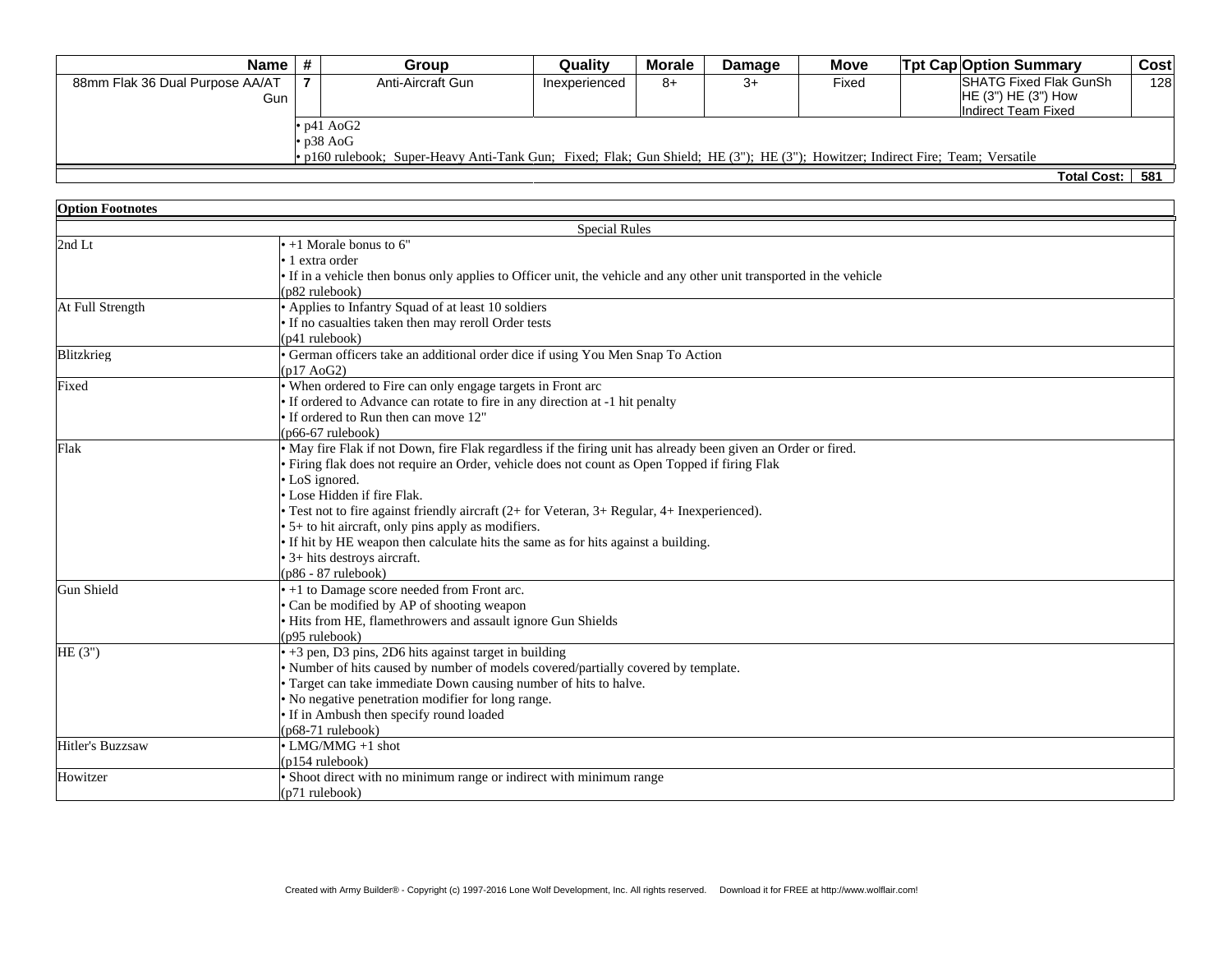| Indirect Fire              | • Measure from centre of weapon                                                                          |  |  |  |  |  |
|----------------------------|----------------------------------------------------------------------------------------------------------|--|--|--|--|--|
|                            | 6 required to hit, if fire at same target next turn and neither have moved then reduces by 1 each turn.  |  |  |  |  |  |
|                            | • Once hit then subsequent shots hit on a 2+ if neither weapon or target move                            |  |  |  |  |  |
|                            | • Crew must have LoS unless using Spotter, can fire over friendly units. Cannot fire Indirect in Ambush. |  |  |  |  |  |
|                            | • Against vehicles: Always hits top armour, if open topped then +1 damage and +1 Damage roll             |  |  |  |  |  |
|                            | $(p71-72 \text{ rulebook})$                                                                              |  |  |  |  |  |
| <b>Initiative Training</b> | · If NCO killed roll D6                                                                                  |  |  |  |  |  |
|                            | · On a 2+ remove a different model                                                                       |  |  |  |  |  |
|                            | (p17 A <sub>0</sub> G <sub>2</sub> )                                                                     |  |  |  |  |  |
| Loader                     | · Choose a model (not NCO.                                                                               |  |  |  |  |  |
|                            | • Loader remains in 1" of weapon                                                                         |  |  |  |  |  |
|                            | • If crew weapon is fired then Loader cannot fire their won weapon.                                      |  |  |  |  |  |
|                            | • If Loader is killed or not in 1" then crew weapon is -1 to hit                                         |  |  |  |  |  |
|                            | $(p118 \text{ rulebook})$                                                                                |  |  |  |  |  |
| Shirkers                   | • Always take Order test when given an Order                                                             |  |  |  |  |  |
|                            | · Pin markers count double                                                                               |  |  |  |  |  |
|                            | (p70 rulebook)                                                                                           |  |  |  |  |  |
| Team                       | Requires team to fire - minimum 2 crew                                                                   |  |  |  |  |  |
|                            | • If only one crew left then weapon suffers -1 to hit                                                    |  |  |  |  |  |
|                            | • Support Team: If the model operating the weapon is killed then remove the full team                    |  |  |  |  |  |
|                            | · Squad weapon: If the model operating the weapon is killed then Loader reverts to a rifleman            |  |  |  |  |  |
|                            | $(p73$ rulebook)                                                                                         |  |  |  |  |  |
| Versatile                  | • May fire as a Medium Howitzer                                                                          |  |  |  |  |  |
|                            | (p41 AoSU)                                                                                               |  |  |  |  |  |
| You Men, Snap to Action    | • If Officer receives a successful Order then can draw further die                                       |  |  |  |  |  |
|                            | • Allocate order dice to units within 6"/12" of the Officer                                              |  |  |  |  |  |
|                            | · Each unit takes Order test as normal                                                                   |  |  |  |  |  |
|                            | • Does not work if the officer is in a vehicle.                                                          |  |  |  |  |  |
|                            | (p83 rulebook)                                                                                           |  |  |  |  |  |
|                            | Weapons                                                                                                  |  |  |  |  |  |
| LMG                        | R: 36", S: 4, Pen: n/a, Team                                                                             |  |  |  |  |  |
|                            |                                                                                                          |  |  |  |  |  |
|                            | $\cdot$ p62 rulebook                                                                                     |  |  |  |  |  |
| Medium Howitzer            | R: 0 - 60" or 30 - 72", S: 1, Pen: HE (3"), Howitzer                                                     |  |  |  |  |  |
|                            |                                                                                                          |  |  |  |  |  |
|                            | · p62 rulebook                                                                                           |  |  |  |  |  |
| <b>MMG</b>                 | $R: 36$ ", S: 5, Pen: n/a, Team, Fixed                                                                   |  |  |  |  |  |
|                            |                                                                                                          |  |  |  |  |  |
|                            | • p62 rulebook                                                                                           |  |  |  |  |  |
| Rifle                      | R: 24", S: 1, Pen: n/a                                                                                   |  |  |  |  |  |
|                            |                                                                                                          |  |  |  |  |  |
|                            | $\cdot$ p62 rulebook                                                                                     |  |  |  |  |  |
| Super-Heavy Anti-Tank Gun  | R: 84", S: 1, Pen: +7, HE (3"), Team, Fixed                                                              |  |  |  |  |  |
|                            |                                                                                                          |  |  |  |  |  |
|                            | $\cdot$ p62 rulebook                                                                                     |  |  |  |  |  |
|                            |                                                                                                          |  |  |  |  |  |

## **List Design Information**

Hitler's Buzzsaw (p126 rulebook, p19 AoG) Initiative Training (p126 rulebook, p19 AoG)